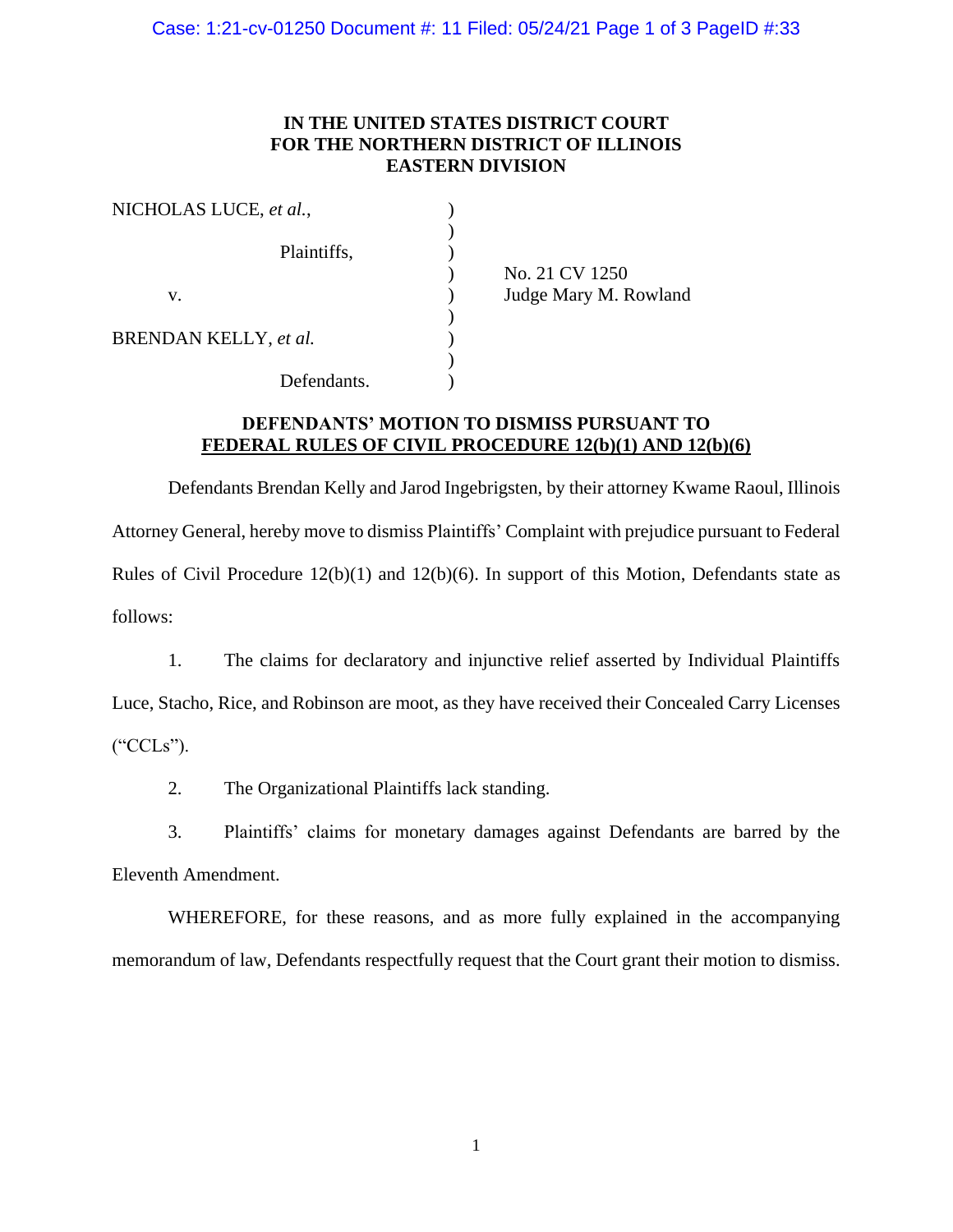Dated: May 24, 2021

Respectfully Submitted,

KWAME RAOUL */s/ Amanda L. Kozar* Attorney General of Illinois AMANDA L. KOZAR

Assistant Attorney General Office of the Illinois Attorney General 100 West Randolph Street, 13<sup>th</sup> Floor Chicago, Illinois 60601 (312) 814-6534 Amanda.Kozar@illinois.gov